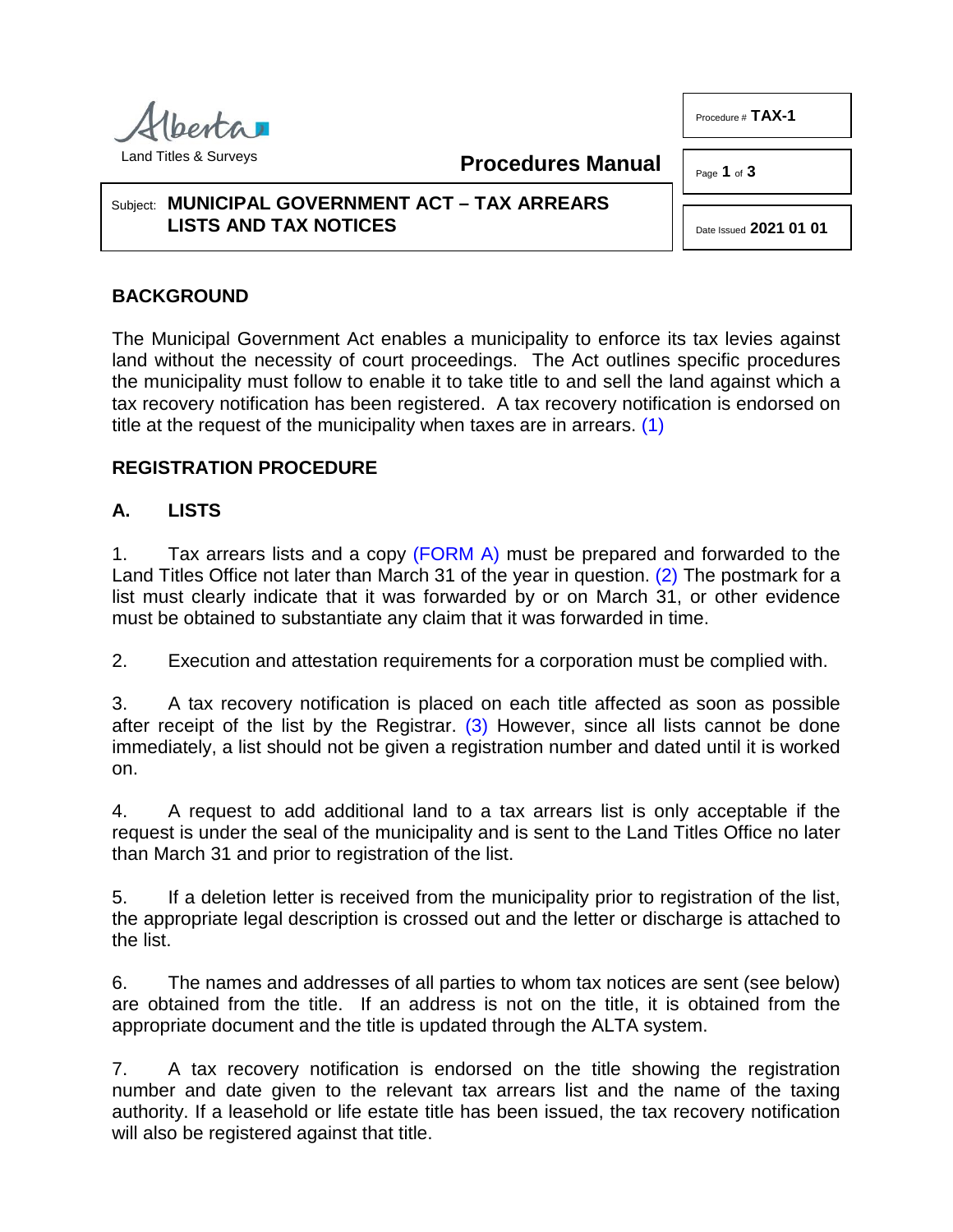#### **B. TAX RECOVERY NOTICES**

<span id="page-1-0"></span>1. Tax recovery notices [\(FORM B\)](http://www.servicealberta.ca/pdf/ltmanual/TAX-1-FORMB.PDF) are mailed to each of the following persons:  $(4)$ 

a) Registered owners. If there is more than one registered owner, each owner is sent a notice.

b) Caveators (except where the caveat relates to an easement, environmental reserve easement, conservation easement, utility right of way, party wall agreement, roadway, restrictive covenant, zoning or any other caveat that is not regarding an encumbrance.

c) Holders of builders' liens.

d) Mortgagees and encumbrancees referred to in section 102 of the Land Titles Act (except mortgages of utility rights of way).

e) Secured parties who have filed security interest notices under the Personal Property Security Act.

f) Trustees in bankruptcy pursuant to registered receiving orders or assignments in bankruptcy or cautions or caveats re bankruptcy.

g) Writs of enforcement, maintenance orders (including decree nisi) and employment standard code orders.

h) Leases, caveats re leases and interests registered against leasehold titles.

i) Life estates, caveats re life estate and interests registered against life estate titles.

<span id="page-1-1"></span>j) Caveats in respect of unpaid condominium fees.  $(5)$ 

<span id="page-1-2"></span>2. Tax recovery notices are not sent to persons having the following registered interests: [\(6\)](#page-2-5)

a) Irrigation or drainage debentures.

b) Easements, conservation easements, environmental reserve easements, party wall agreements or utility rights of way, or caveats re these interests, or mortgages of utility rights of way.

c) Right of entry orders pursuant to the Surface Rights Act.

d) Restrictive covenants or caveats re restrictive covenants.

e) Caveats re roadway, zoning or planning.

<span id="page-1-4"></span><span id="page-1-3"></span>f) Rural Electrification liens,  $(7)$  and liens under the Rural Utilities Act  $(8)$ 

<span id="page-1-5"></span>g) Transportation protection area notices endorsed pursuant to section 11 of the City Transportation Act [\(9\)](#page-2-8)

h) Orders and certificates under the Dependent Adults Act.

i) Certificates of *lis Pendens*.

<span id="page-1-6"></span>j) Orders and caveats re orders under the Environmental Protection and Enhancement Act [\(10\)](#page-2-9)

k) Caveats re undermining and related conditions under section 694 of the Municipal Government Act.

<span id="page-1-7"></span>l) Notice of health hazard. [\(11\)](#page-2-10)

<span id="page-1-8"></span>3. Notices must be mailed no later than August 1 of the year of registration of the tax arrears list. [\(12\)](#page-2-11)